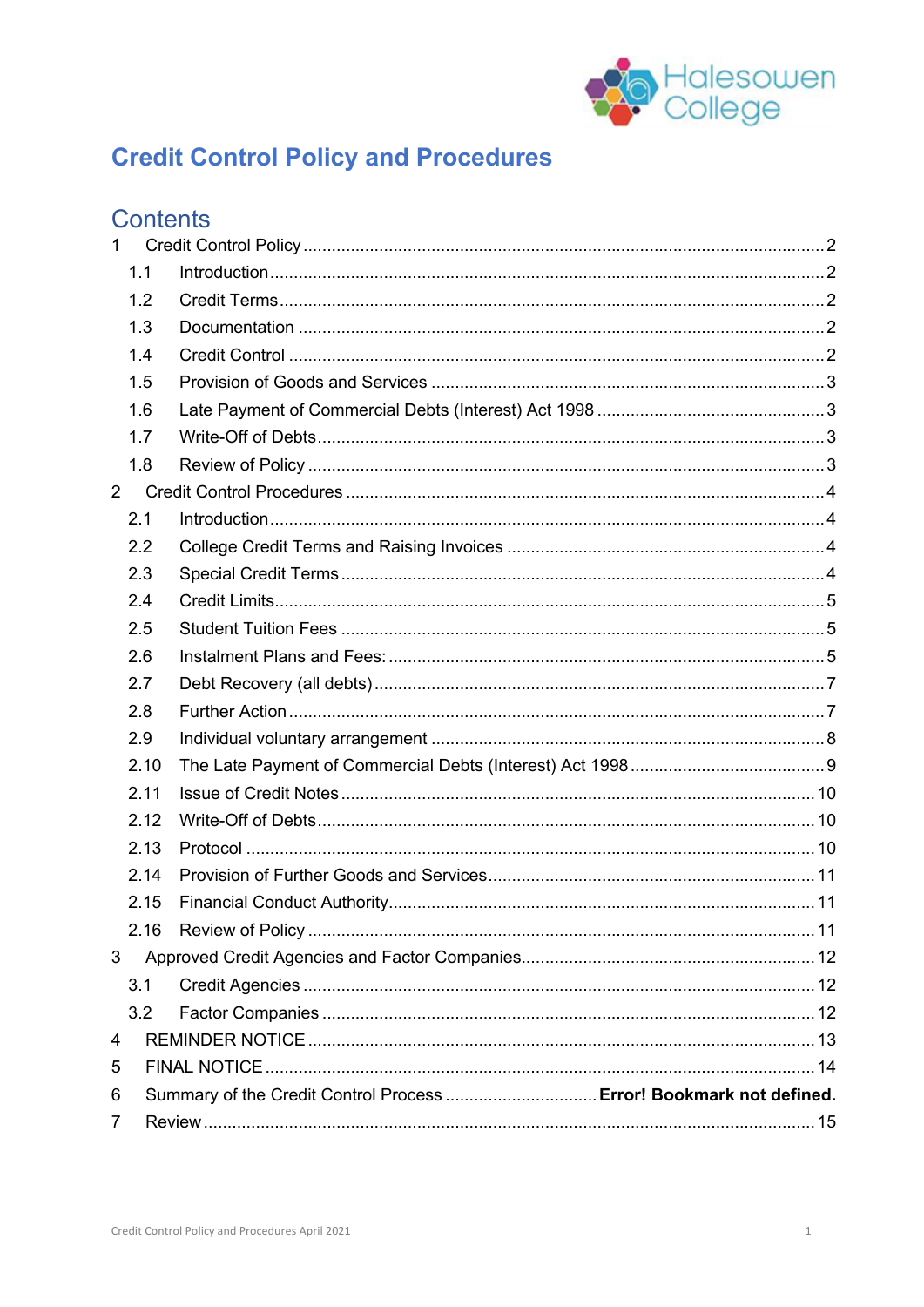# **1 Credit Control Policy**

### **1.1 Introduction**

It is important for the College to establish and adhere to a credit control policy in order that debts are collected promptly. Effective credit control ensures that the College does not experience any cash flow difficulties, does not adversely affect the income position by failure to collect debts and maintains an acceptable liquidity ratio. The Financial Regulations of the College state that appropriate debt recovery/credit control procedures shall be determined by the Vice Principal/Chief Operating Officer in discussion with the Head of Finance and Personnel with any significant changes subject to approval by the Corporation. Also, that where a debtor has not settled an account within the credit period the debt will be pursued in accordance with the approved credit control policy.

# **1.2 Credit Terms**

The College default credit terms are 30 days net. The College is registered with the Financial Conduct Authority and as such may offer instalments. Instalments are available in certain circumstances defined by the Vice Principal/Chief Operating Officer. Notable exceptions of 30 day credit terms are invoices in relating to the use of the College Nursery, Course fees by instalments and Course Fees paid by Student Loan. Nursery Fees must be paid by the first working day of the following month. Should a student opt to pay for course fees through an instalment arrangement, as specified in the credit agreement, all instalment payments must be made in full irrespective of attendance and retention subject to the parameters of the Refund Policy. Where debtors cancel or default on instalment agreements the full balance of the debt is then payable immediately. Where a student opts to pay their fees through a student loan it is not always possible for the loan to be approved before enrolment so evidence of application of a loan is required prior to enrolment. If the loan is not approved within 60 days of the course start date the debt will become payable immediately.

#### **1.3 Documentation**

All invoices are dispatched from the College by post and/or email. Customers are notified of charges on an official College invoice. Once a Direct Debit has been set up a payment plan letter will be issued.

# **1.4 Credit Control**

Reminder letters are issued to customers who have overdue debts. These are issued after the debt becomes due at credit control review points. A final demand may be issued after a subsequent 10-day period or next credit control review point if there has been no satisfactory response from the debtor. Should further action be required the College may continue to pursue collection of a debt through the County Court either independently or via a credit agency or pass the debt to a credit agency or factor if appropriate. Section 3 includes details of approved credit agencies and factor companies.

When pursuing debts by telephone or in writing debtors will be treated courteously and all dialogue should be factual. Details of credit control actions shall be noted on the debtor's account held in the finance system.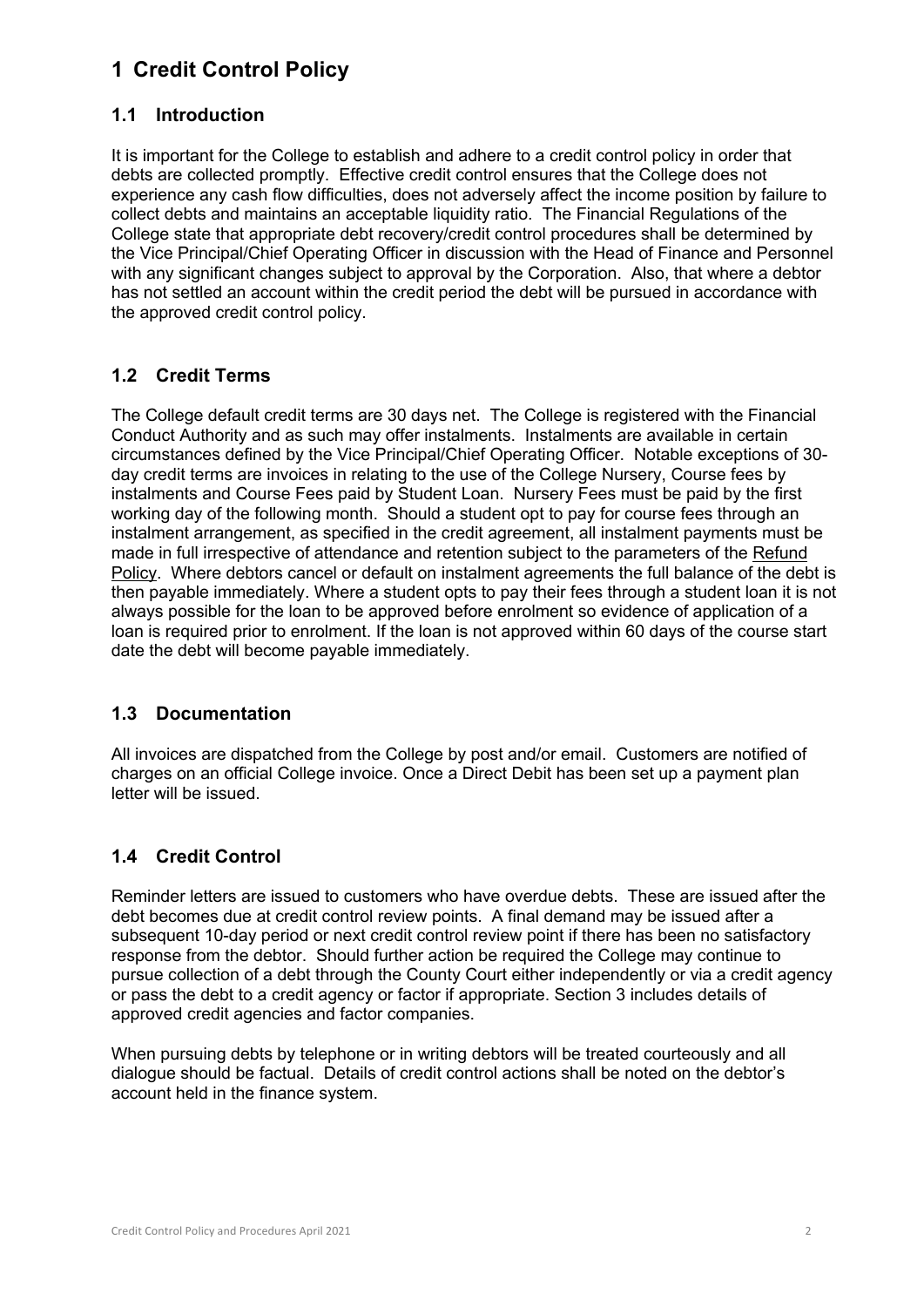#### **1.5 Provision of Goods and Services**

If a debtor defaults on the credit terms of their debt the College may cease to provide goods or services to that debtor on approval of the Vice Principal/Chief Operating Officer or Head of Finance and Personnel.

Budget holders and others concerned with the generation of income should be informed when debts become bad. Further goods and services should not be supplied to bad debtors unless there are extenuating circumstances and, approval is given by the Vice Principal/Chief Operating Officer or Head of Finance and Personnel.

# **1.6 Late Payment of Commercial Debts (Interest) Act 1998**

The College may exercise its statutory right to claim interest (chargeable at base rate plus 8%) from another business (not an individual) if invoices are paid late.

### **1.7 Write-Off of Debts**

Should debts need to be written off, this is conducted in accordance with Financial Regulations and HM Revenue and Customs directives.

### **1.8 Review of Policy**

The policy will be reviewed annually with any significant changes reported to Corporation for their consideration/approval.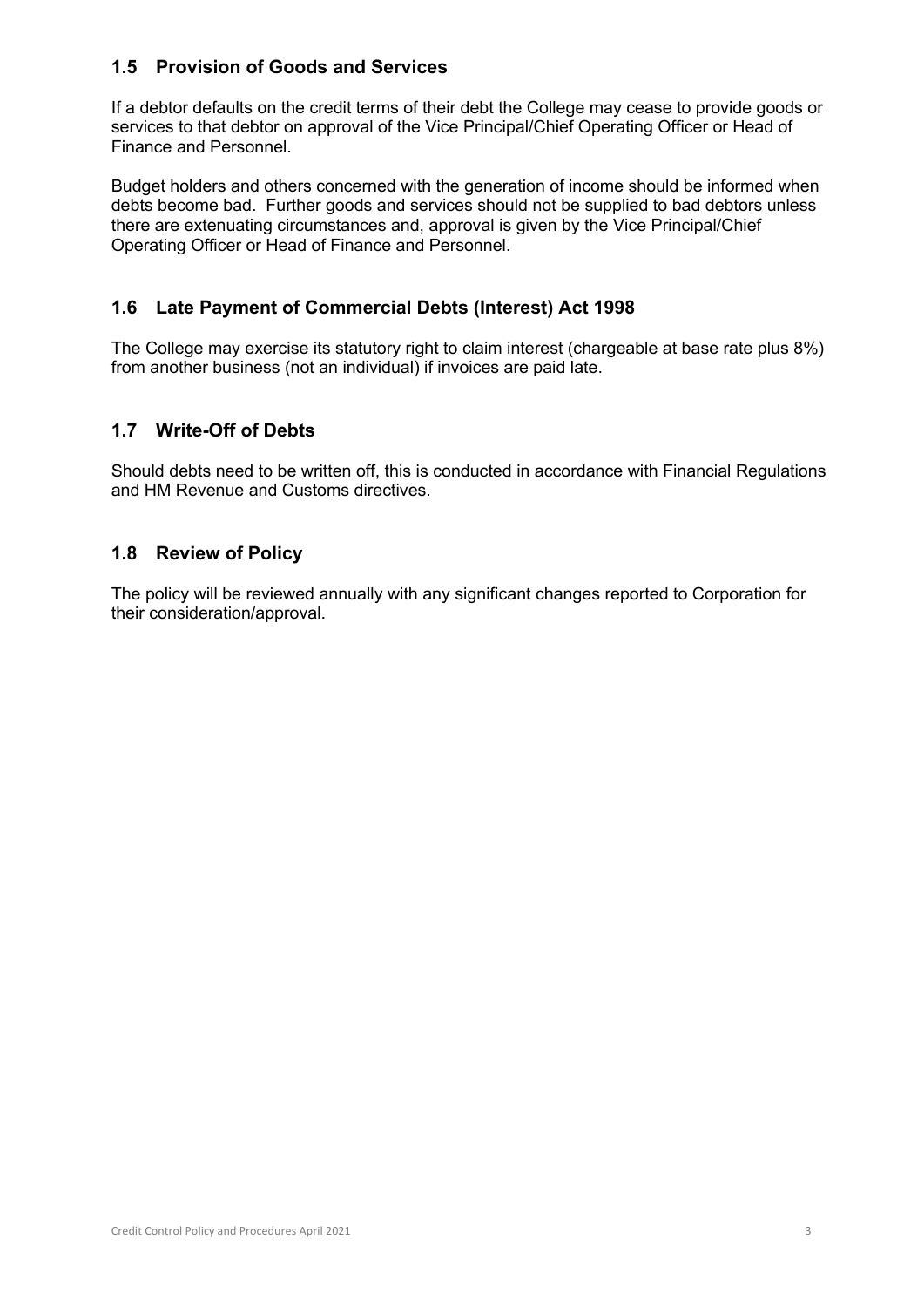# **2 Credit Control Procedures**

#### **2.1 Introduction**

This Credit Control Procedure underpins the Credit Control Policy, Finance Policy including Financial Regulations and Standing Orders Relating to Contracts. The purpose of the procedure is to ensure that there are clearly defined and effective systems for the timely collection of income.

Contained within this document are the terms and conditions under which debt owed to Halesowen College is controlled. The aim of the Credit Control Policy of Halesowen College is to ensure that the debt profile of the College is managed effectively, that debt owed to the College is converted into cash in a timely manner, that debt converted to cash is maximised and any potential bad debt is minimised. The College has many sources of income, which are collected by different methods.

### **2.2 College Credit Terms and Raising Invoices**

The College informs its customers of charges for goods and services provided on an Official College Invoice. Budget holders and others concerned with the generation of income must ensure that requests for invoices are raised on the finance portal (eBis) promptly, so that all income due to College is invoiced as soon as the service is provided, or preferably in advance if this is possible. Invoices shall not be issued from any other source. Official invoices should clearly state the credit terms. For example, the College's normal credit terms are 30 days and, an invoice raised and dispatched on say 1 October, should be settled by 31 October.

### **2.3 Special Credit Terms**

There are circumstances when credit terms deviate from 30 days. In certain situations, different terms may be imposed or, alternatively an instalment arrangement may be established. In circumstances where credit terms are less than 30 days this must be agreed with the Vice Principal/Chief Operating Officer or Head of Finance and Personnel.

#### Nursery Fees (HCE)

Invoices are raised in the second week of the month and settled by the first of the following month (see Nursery Policy). If the debtor fails to make payment within the terms the nursery place may be revoked by the Nursery Manager.

#### Student Loans

Where a student opts to pay their fees through a student loan it is not always possible for the loan to be approved before enrolment so evidence of application of a loan is required prior to enrolment. If the loan is not approved within 60 days of the course start date the debt will become payable immediately.

#### Instalments

Instalment agreements are offered to students paying for course fees and companies paying for an apprenticeship. The due date shall be 30 days prior to the expected end date. If the debtor defaults on the instalment agreement, then all charges are payable immediately and the standard credit control procedure shall then apply.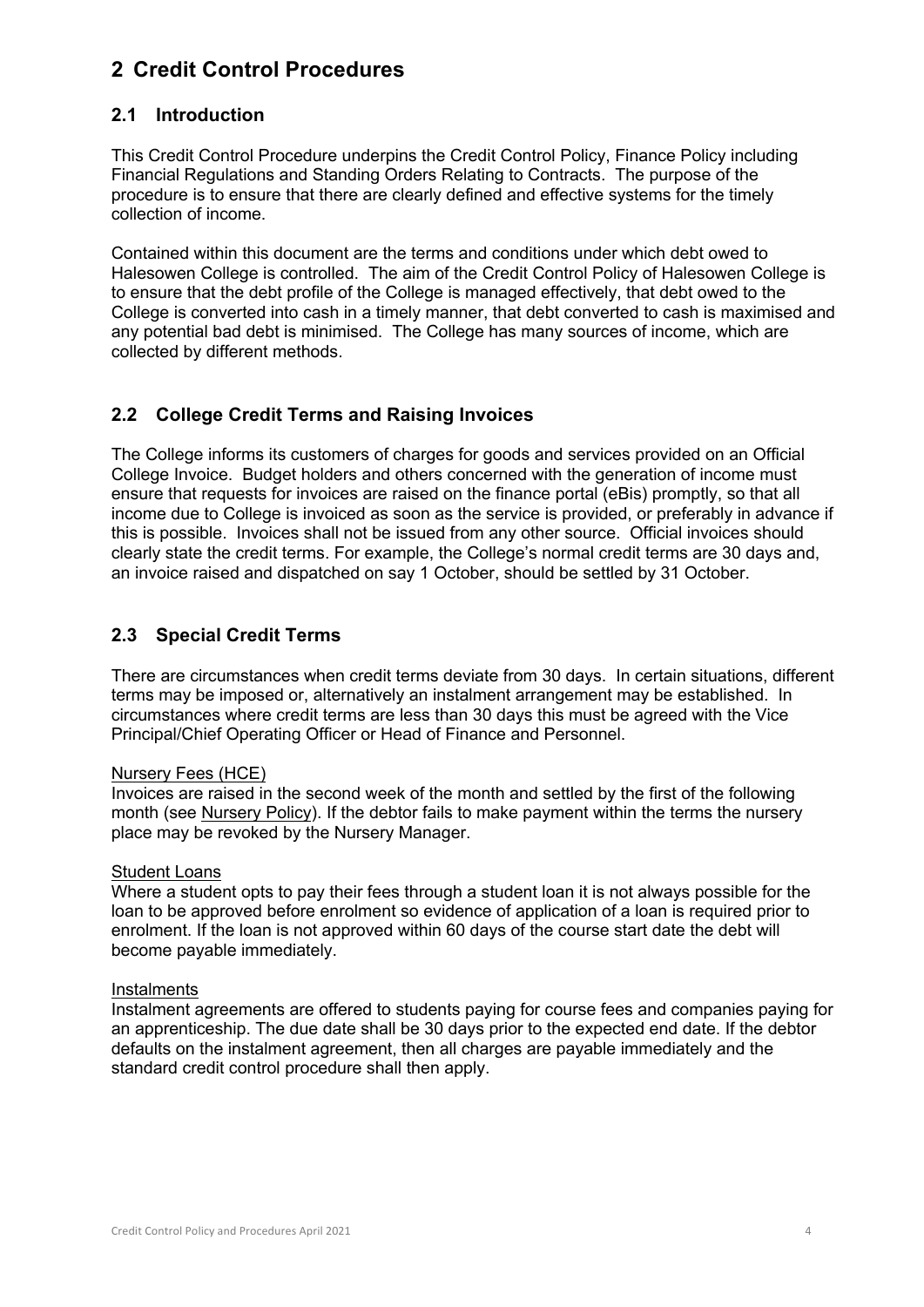# **2.4 Credit Limits**

As a form of control, credit limits in the Finance System can be used to limit the credit available to customers and thereby alert users when raising an invoice if the customer is exceeding their credit limit.

Nursery customers shall have a standard credit limit of £1000.00 or the equivalent of two months of nursery fees (whichever is higher).

Students shall have a standard credit limit of £5000.00 this can be increased if their course fees are higher than this by the Credit Controller or Finance and Assurance Manager

Companies shall have a standard credit limit of £5000.00 this can be increased on a required basis by the Credit Controller or Finance and Assurance Manager as some customers such as local councils have high value contracts with the College.

# **2.5 Student Course Fees**

As detailed in the Fees and Refund Policies adult students on a programme of study at Halesowen College may be required to pay course fees in respect of each academic year of the period of study or the qualification.

The Fees and Refund Policies provide guidance on funding that may be available to students together with guidance on the payment terms and refund circumstances.

Students retain the ultimate liability for the payment of their course fees. This applies in the event of payment default by a third-party sponsor, such as the Student Loan Company or corporate sponsor/employer.

The College reserves the right to apply sanctions against any students who do not pay their course fees, or make satisfactory arrangements to pay, during their studies. The College reserves the right to claim any charges, interest, legal or other debt collection costs from students who fail to pay in accordance with any agreements made with the College.

The Finance and Assurance Manager and/or Credit Controller will contact the student's personal coach who may begin a dialogue with the student to make satisfactory arrangements to pay during their studies. Consumer protection laws prevent academic sanctions being applied to non-academic debts. This means the disciplinary process can only be used for course debts and not other debts such as nursery fees.

#### **2.6 Instalment Plans and Fees:**

Instalments can be split monthly over a maximum of 6 months, unless special arrangements are in in place. All instalments must be paid before the course finishes.

For educational visits, all instalments must be paid in advance of the visit taking place. Instalments usually fall due on the 1st of the month or the next working day after this date.

#### College Direct Debits

College instalments require a minimum deposit of 20% or £100.00 (whichever is higher).

The minimum value of an instalment agreement is £200.00 and minimum monthly payments are £20.00.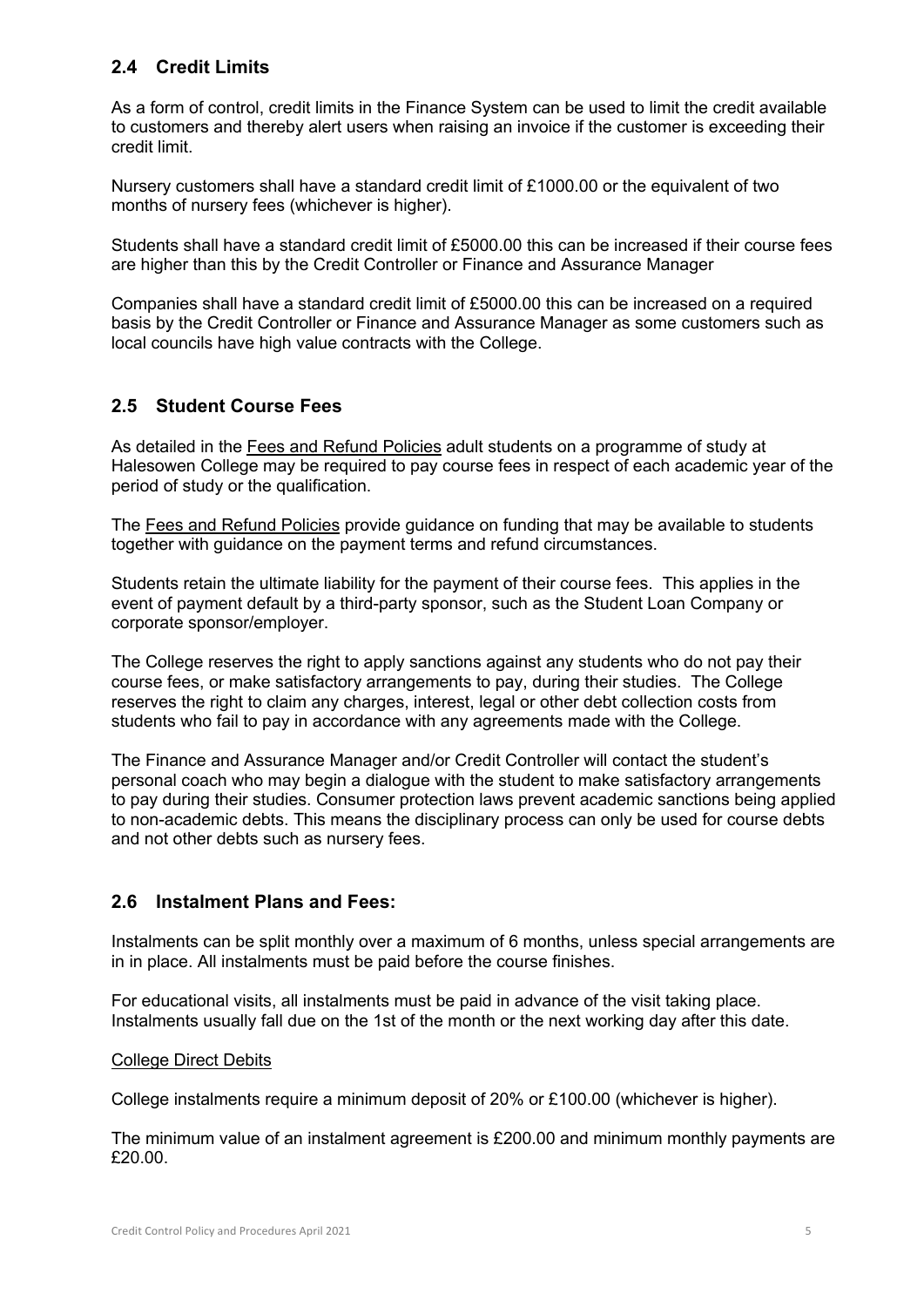All Direct Debits are to be collected on the 1st of the month or the next working day after this date.

The instalments may be spread over a maximum of 6 months providing that the final payment is made 30 days before the course end date.

Students should be issued with a payment plan letter with their invoice.

Failed Direct Debits shall be re-collected promptly. If the re-collection attempt fails or the Direct Debit has been cancelled the debtor shall be notified by all available means (letter, email, text and phone) that the full fees will become due immediately unless they make their agreed payment. The Credit Controller or Finance and Assurance Manager may accept a reasonable payment pattern that is different from the original. In such cases it is still expected that the final payment be made before the course end date.

Reminder notifications relating to failed Direct Debit collections shall constitute the first reminder letter as per this policy. Should the debtor fail to take action and agree a reasonable payment plan a final demand may be issued and disciplinary action taken if appropriate.

#### General Instalment Procedures

Instalments are not allowable for overseas course fees, all of which must be paid in full before the course commences.

All instalment payments must be by Direct Debit. The debtor cannot opt to pay in accordance with a different instalment pattern.

Whilst the procedure to collect monies outstanding is specific to each individual case the usual steps will be taken for all outstanding student debt in terms of reminders. The normal credit control policy will be activated from the date the instalment falls due

In the collection of debts, the College will accept any reasonable payment pattern to recoup debts which otherwise may not be collectable. The Credit Controller and Finance and Assurance Manager can agree reasonable payment plans which will cover the debt within two years. Nominal payments or plans that go beyond two years must be approved by the Head of Finance and Personnel or Vice Principal/Chief Operating Officer. The College reserves the right to pass the debt to a Credit Agency or Factor where payments cannot be made within the original agreed timescale. Where the debt is passed to a Credit Agency or Factor an additional 10% charge will be made.

Where a debtor fails to pay their invoice or adhere to their payment plan, their account will be placed on stop with all future requests for credit subject to investigation into the value/nature of the bad debt and approval from the Vice Principal/Chief Operating Officer or Head of Finance and Personnel. In making the decision to offer future credit the level of existing debt, payment pattern, special circumstances and for course fee debts, the student's attendance should be considered.

Should a student fail to pay for course fees they may not be able to complete their programme of study and may be prevented from re-enrolling unless payment is made, or a payment plan agreed and adhered to or permission is given by the Director of Finance and Corporate Service or Head of Finance and Personnel.

Where a debt has been passed to a Credit Agency or Factor the Credit Controller must respond to their queries within a timely manner. Debts passed to a Credit Agency of Factor shall be reconciled to the finance system on at least a termly basis.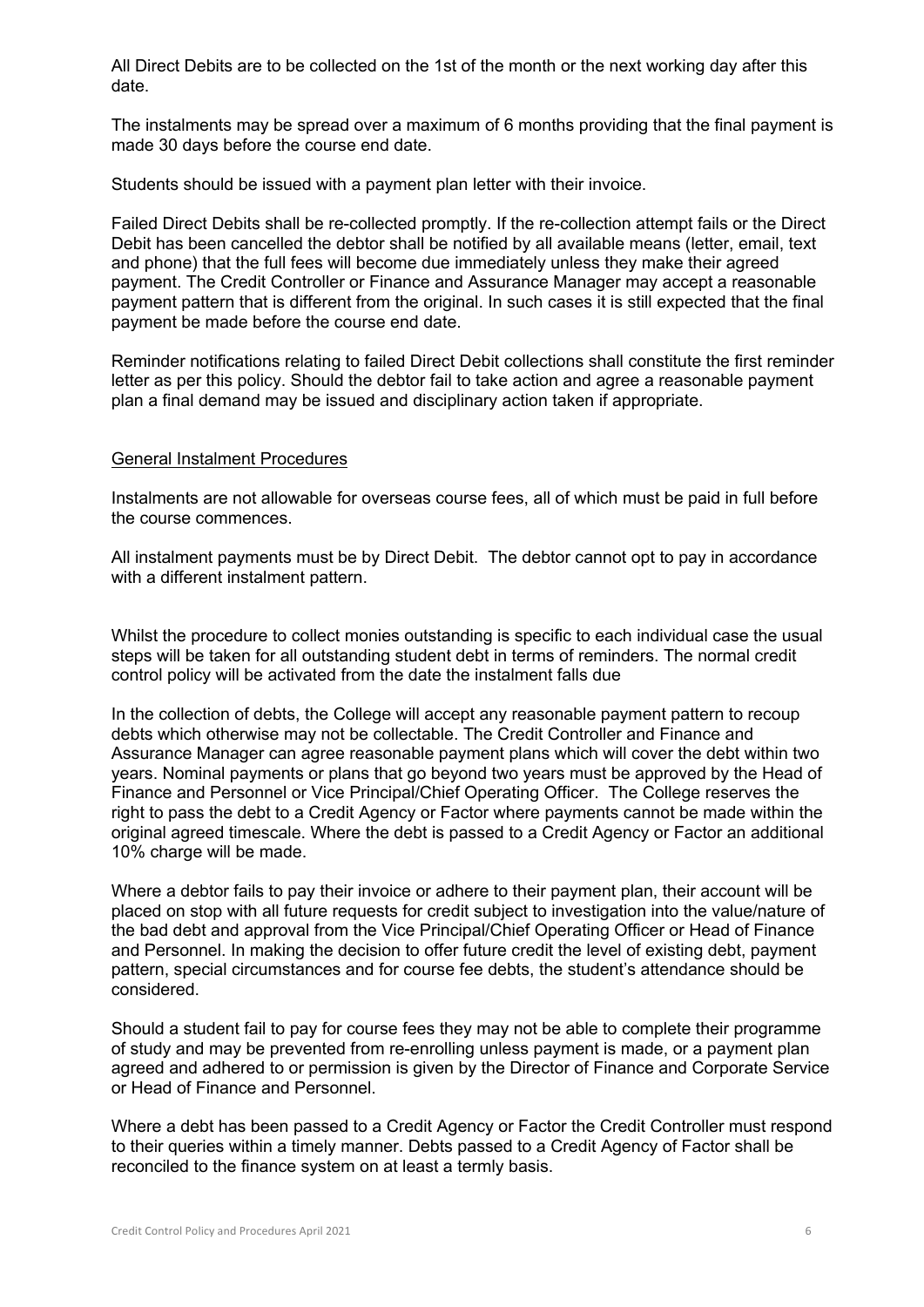### **2.7 Debt Recovery (all debts)**

The Credit Controller shall review all outstanding debts on at least a termly basis. Where a debtor has not settled an account within the credit period a reminder notice will be issued. If this is not acted on within 10 days, a final demand may be issued advising the debtor of possible legal action if payment is not received within 10 days. After this stage the Finance Team shall review any overdue invoices at the final demand stage. The circumstances surrounding the debt must be carefully considered before further action is taken. The debt recovery processes may begin when the debt becomes due or when a debtor defaults on their instalment agreement or if a student loan has not been approved within 60 days.

In cases of financial hardship, resolution via an instalment agreement should be sought before any legal action is considered. This maybe through a Credit Agency where nominal payments are offered.

All reminder letters have standard wording (see section 4 and 5). There may be exceptional circumstances whereby it is not appropriate to issue reminder letters for a time. This should be recorded on their account and approved by the Vice Principal/Chief Operating Officer or Head of Finance and Personnel. Reminder letters may be put on hold without approval if an invoice is disputed or complaint made. Normal credit control should proceed at the earliest opportunity.

If a debtor defaults on their Direct Debit it shall be posted for re-collection. The right to instalment payments is terminated and the whole value outstanding becomes due immediately and debt recovery procedures activated if re-collection fails.

### **2.8 Further Action**

Should the debtor again fail to respond within the specified timescale and if this debt is for more than £100 the debt shall be referred to a Credit Agency on the authority of the Vice Principal/Chief Operating Officer or Head of Finance and Personnel. Once passed to an agency there is no further contact between College and debtor. In certain circumstances the Vice Principal/Chief Operating Officer or Head of Finance and Personnel may decide not to refer to a credit agency but to continue to pursue in-house if there are exceptional circumstances; these should be documented. Where a credit control agency recommends an address trace this should usually be approved. There is a cost for such traces so will require the approval of the Vice Principal/Chief Operating Officer or Head of Finance and Personnel. A purchase order will need to be raised.

All debts less than £100 should usually be recommended for write off when the internal credit control process has been exhausted. However, if the debtor has admitted liability for the debt and indicates that payment would be made, then it is worthwhile pursuing credit control. There may also be individual reasons why a particular debt should be pursued. Occasionally, there may be valid reason to refer debts of a lower value; such referrals shall be on the authority of the Vice Principal/Chief Operating Officer or Head of Finance and Personnel and the reasons for the deviation from normal policy fully documented.

Failure to collect a debt internally or via Credit Agency (non-legal) proceedings, the College may either write off the debt, instigate legal action, or pass the debt to a factor if appropriate.

Credit Control Policy and Procedures April 2021 7 Only on the authority of the Vice Principal/Chief Operating Officer shall debtors be referred to the County Court or a factor. The Vice Principal/Chief Operating Officer also has authority to instruct that efforts to recoup the debt via the County Court be ceased. Legal action can be conducted directly with the Courts or through a credit agency. Once referred to the Courts further credit control direct with the debtor shall cease and recovery of the debt will be in accordance with the Courts/credit agency time scales and procedures. At each stage in the legal process the Vice Principal/Chief Operating Officer must review the situation to ensure that further legal action still represents the most appropriate and cost-effective solution.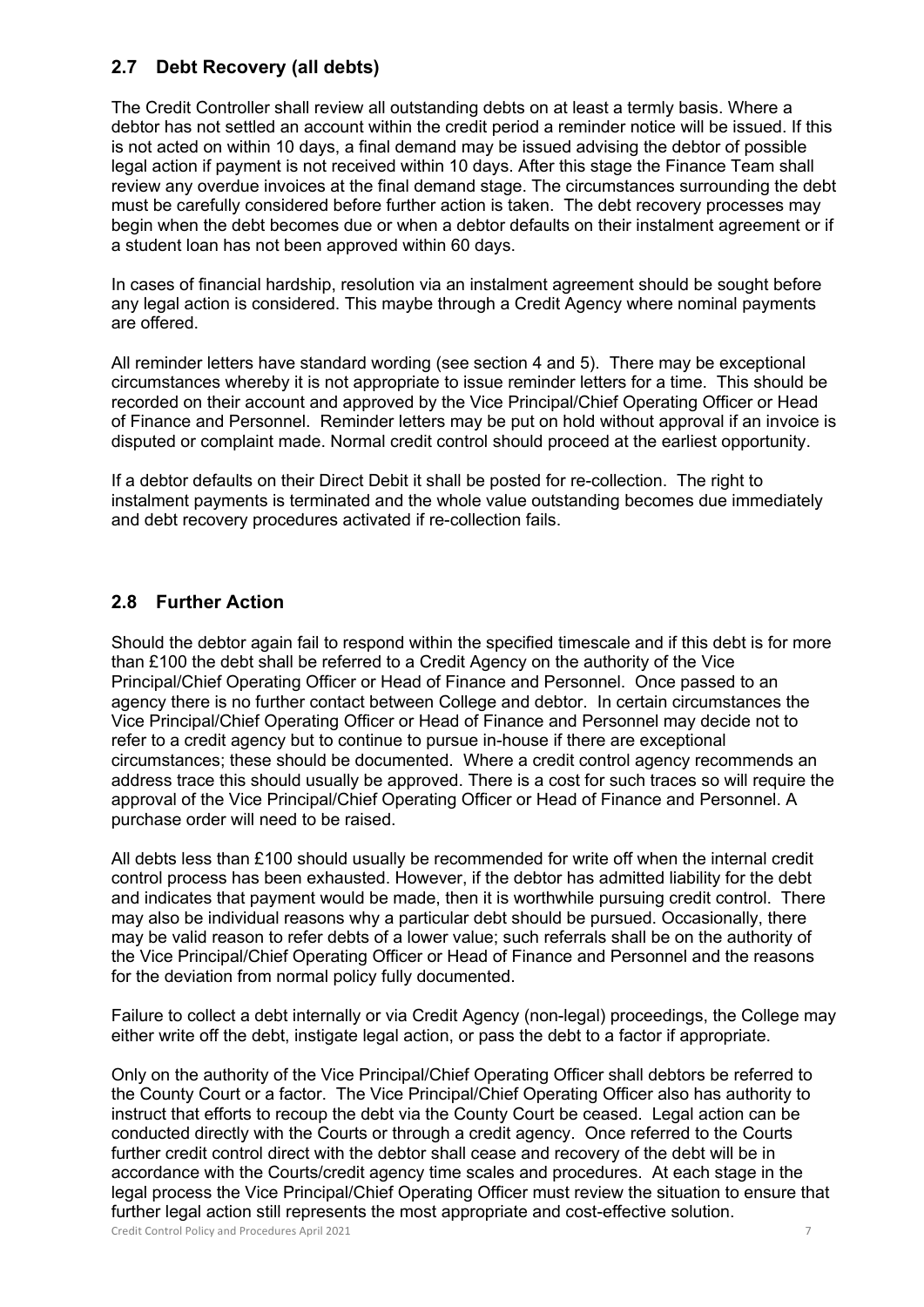Generally, it is not cost effective to pursue a debt through the Courts or pass to a factor if it is less than £1000 and each case must be individually evaluated prior to legal proceedings. The rationale for referral/non-referral must be documented. This shall be in the first instance by the Finance Team to review the value of the debt, available evidence and current policies and procedures. This may result in either a recommendation for write off or for a case review to consider legal action. The case review process shall include the Finance and Assurance Manager or Credit Controller, and Head of Finance and Personnel or Vice Principal/Chief Operating Officer and curriculum/department area relevant to the debt. The case review shall consider all evidence and circumstances around the debt and debtor. This shall be documented and a recommendation to pursue or write off be made.

To pursue a debt through the County Court is costly both in terms of time and resources. Other non-financial considerations such as adverse publicity and future relationships with customers are important. However, the College has to operate on a commercial basis and must seek to recover all debts and minimise financial loss. Costs of legal action should be collated. Following a positive trace conducted by the collection agency, first stage legal action would be the issue of a 14-day judgement letter from the Court. Failure to respond would result in the Court issuing a judgement in default notice to the debtor. The College may then consider application for attachment of earnings order or Court bailiffs can be instructed to seek goods/payment.

Should the Vice Principal/Chief Operating Officer deem that a debt cannot be pursued in the Court, the debt will be recommended for write-off. All legal action will be reported to the senior leadership team. Should legal action prove too costly or fail, the debt shall be recommended for write off.

In the case of all debts where a debtor defaults the Vice Principal/Chief Operating Officer or Head of Finance and Personnel may authorise that services being provided to the debtor be ceased.

Appendix A includes details of approved credit agencies and factor companies. The Vice Principal/Chief Operating Officer must approve all credit agencies and factors used by Halesowen College.

#### **2.9 Nursery Further Action**

Should nursery invoices not be paid by the due date, the Finance Team Leader or Credit Controller or Nursery Manager will contact the debtor and explain that failure to make payment within a further 10 days will result in the nursery place being suspended. Debtors who have financial difficulties may on the Vice Principal/Chief Operating Officer or Finance Team Leader approval have an individual payment plan. Once the nursery place is suspended or child leaves nursery then normal credit control procedures apply, and the place is revoked.

#### **2.10 Individual Voluntary Arrangement**

Where a debtor has sought an Individual Voluntary Arrangement (IVA) the College is required to cease communication with the debtor and contact their agent who is arranging the IVA. In such cases the College is unlikely to receive payment of the full debt and small payments will be made over a 5 year period after which time the debt will need to be written off.

The College should complete all paperwork sent by the agent as applicable to ensure that the College receive payment. The College can instruct the chairman that decides the outcome of an IVA if it does not agree to the proposed IVA.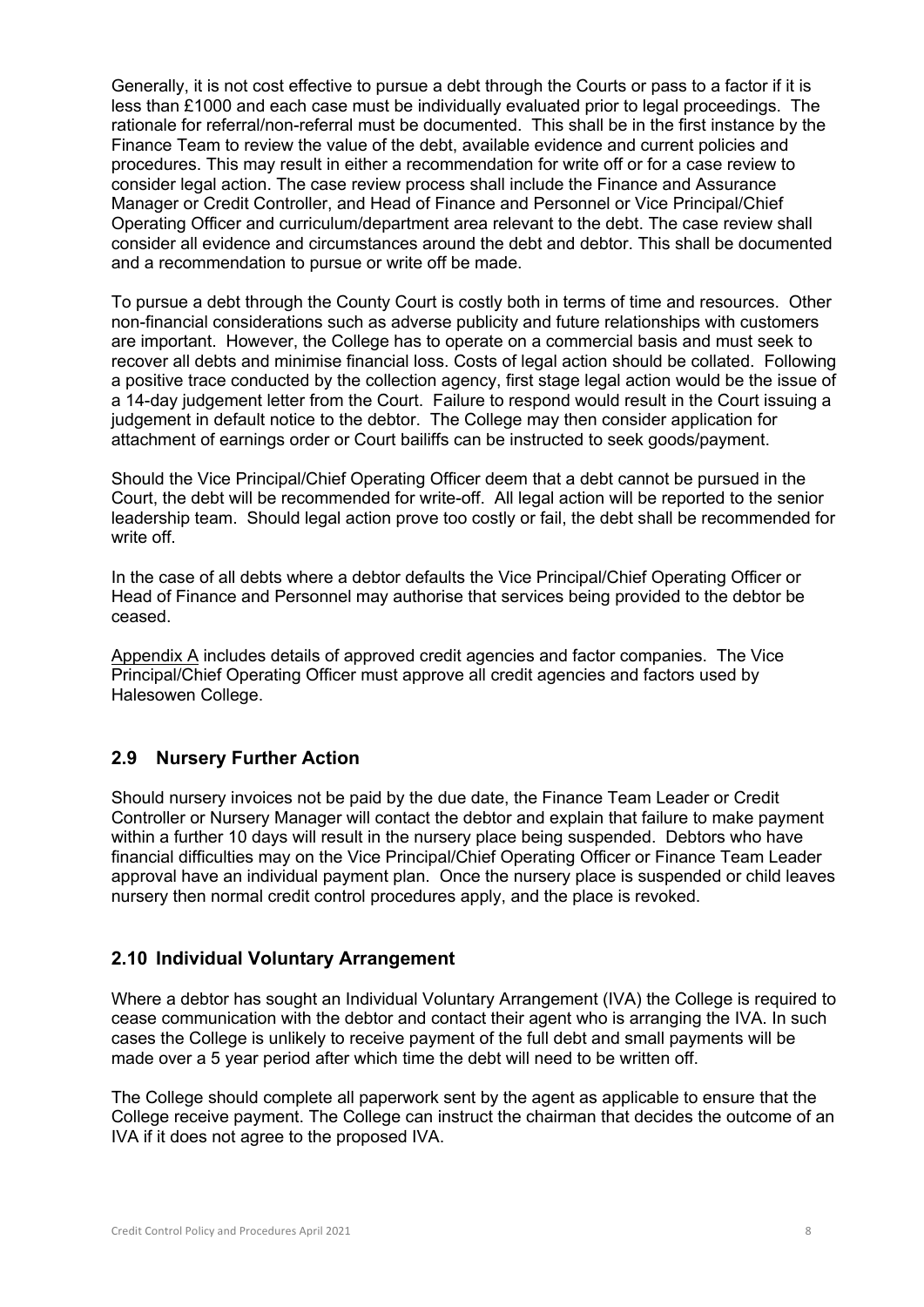When the College is notified a debtor has sought an IVA it should update the finance with details of the IVA for future records. If the debtor is a student, their record on the student records system should also be flagged to refer to finance.

# **2.11 Debt Respite Scheme (Breathing Space)**

As a consequence of the difficult year experienced by much of the population and the impact of individuals' finances and mental health, the government will be launching The Debt Respite Scheme on 4th May 2021, otherwise known as Breathing Space. This scheme will give someone in problem debt the right to legal protections from their creditors. There are two types of breathing space: a standard breathing space and a mental health crisis breathing space.

- The standard breathing space is available to anyone with problem debt. It gives the customers legal protections from further creditor action for up to 60 days. The protections include pausing most enforcement action, a cease on contact from creditors and the freezing of interest and charges on their debts.
- The mental health crisis breathing space is only available to someone who is receiving mental health crisis treatment and it has some stronger protections and implications. It lasts as long as the person's mental health crisis treatment, plus 30 days (no matter how long the crisis treatment lasts).

It is possible that the College or Credit Agency we use will be notified of this breathing space. If the College is informed, we must inform the Credit Agency and vice versa. This has to be communicated as a matter of urgency to prevent the other party communicating with the debtor once breathing space has begun.

A breathing space can only be started by a debt advice provider or a local authority.

What the College has to do:

- Stop the debtor having to pay certain interest, fees, penalties or charges for that debt during the breathing space
- Stop any enforcement or recovery action to recover that debt, by you or any agent you've appointed
- contacting the debtor to request repayment of that debt, unless you've got permission from the court
- Search for any additional debts owed to you by the debtor and inform the debt advisor

A breathing space is not a payment holiday. The College cannot enforce a breathing space debt during a breathing space or charge interest or fees on it, a debtor is still legally required to pay their debts and liabilities. During the Breathing Space, the debtor should continue to pay any debts and liabilities they owe. The College can continue to accept these payments, including those you get from existing direct debits.

# **2.12 The Late Payment of Commercial Debts (Interest) Act 1998**

From 1 November 2002 all businesses and public-sector organisations have a statutory right to obtain interest from all businesses and public-sector bodies on overdue debts. Halesowen College credit terms and the Act's default credit period is 30 days. The College may decide on the authority of the Vice Principal/Chief Operating Officer or Head of Finance and Personnel to apply interest charges on certain commercial debts.

In such circumstances the finance office will issue a letter informing the debtor that the College is claiming interest under the Act, the value owed, details of the debt, to whom payment should be made, by what date and by what method.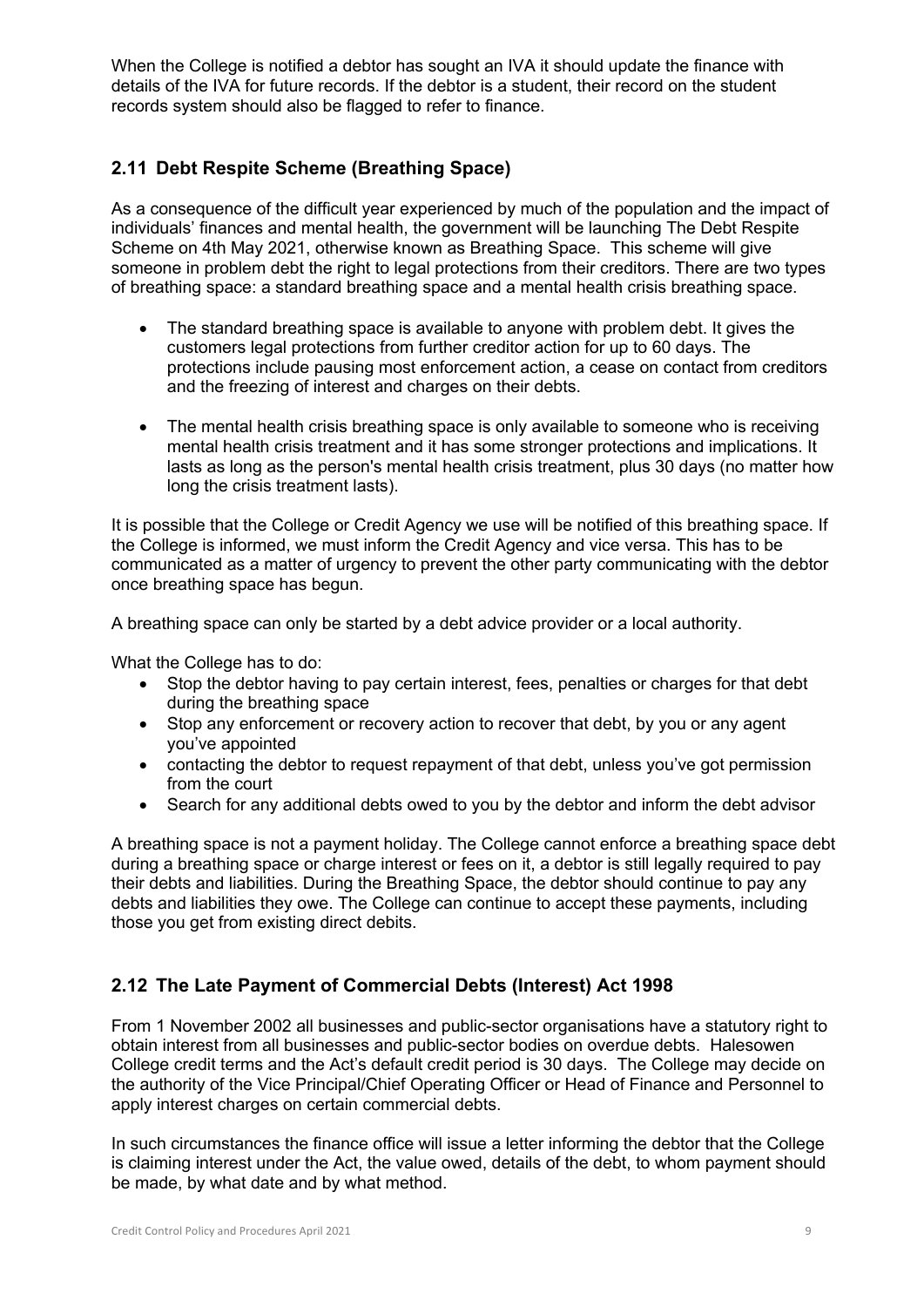Interest is charged at the Bank of England base rate +8% using the base rate at the end of the day on which the contract states that payment is to be made. This is a simple interest calculation and not compounded. The formula is as follows:

debt x interest rate x the number of days late 365

Using website www.payontime.co.uk/calculator/statutory.html interest can be easily calculated.

Interest stops running once a debt has been paid. An official College invoice should be issued for all interim and final interest charges. Such debts may be passed to a credit agency and/or pursued legally or passed to a factor if appropriate in accordance with this policy.

Interest charges cannot be charged to an individual

Costs to recover the debt can be charged to the individual, business, or public-sector organisation

#### **2.13 Issue of Credit Notes**

Where invoices have been raised in error and a credit note therefore be due, this will be issued on the authority of the Vice Principal/Chief Operating Officer or Head of Finance and Personnel or Finance Team Leader using eBis.

Credit notes may also be issued in line with the Refund Policy which includes withdrawals.

#### **2.14 Write-Off of Debts**

The write-off of a debt should be a last resort after all other options for recovery have been exhausted (see Debt Recovery Sections 2.6 and 2.7). Write offs are to be actioned on the authority of

| $<$ £100.00              | Credit Controller and Finance and Assurance |
|--------------------------|---------------------------------------------|
|                          | Manager                                     |
| £100.01 to £7,499.99     | Finance Team Leader                         |
| £7,500.00 to £14,999.00  | Head of Finance and Personnel               |
| £15,000.00 to £30,000.00 | Vice Principal/Chief Operating Officer      |
| $>$ £30,000.00           | Principal                                   |

The debtor will not be informed that the debt has been written off. Any payments received against previously written off invoices will be banked by the College and the debt reinstated. An overview of bad debt write offs will be reported as part of monthly financial information. Note an invoice which includes VAT must be at least six months old after the due date before it is written off. This is in accordance with HM Revenue and Customs directives.

The College has an established provision for bad debt. This will be reviewed annually by the Vice Principal/Chief Operating Officer with any significant change reported by Corporation.

#### **2.15 Protocol**

When pursuing debts either by telephone, in person or written correspondence (emails, text messages and letters), it is imperative that debtors are treated courteously and, that all dialogue is factual. Appropriate notes must be recorded on the debtor's account in the sales ledger of all communication.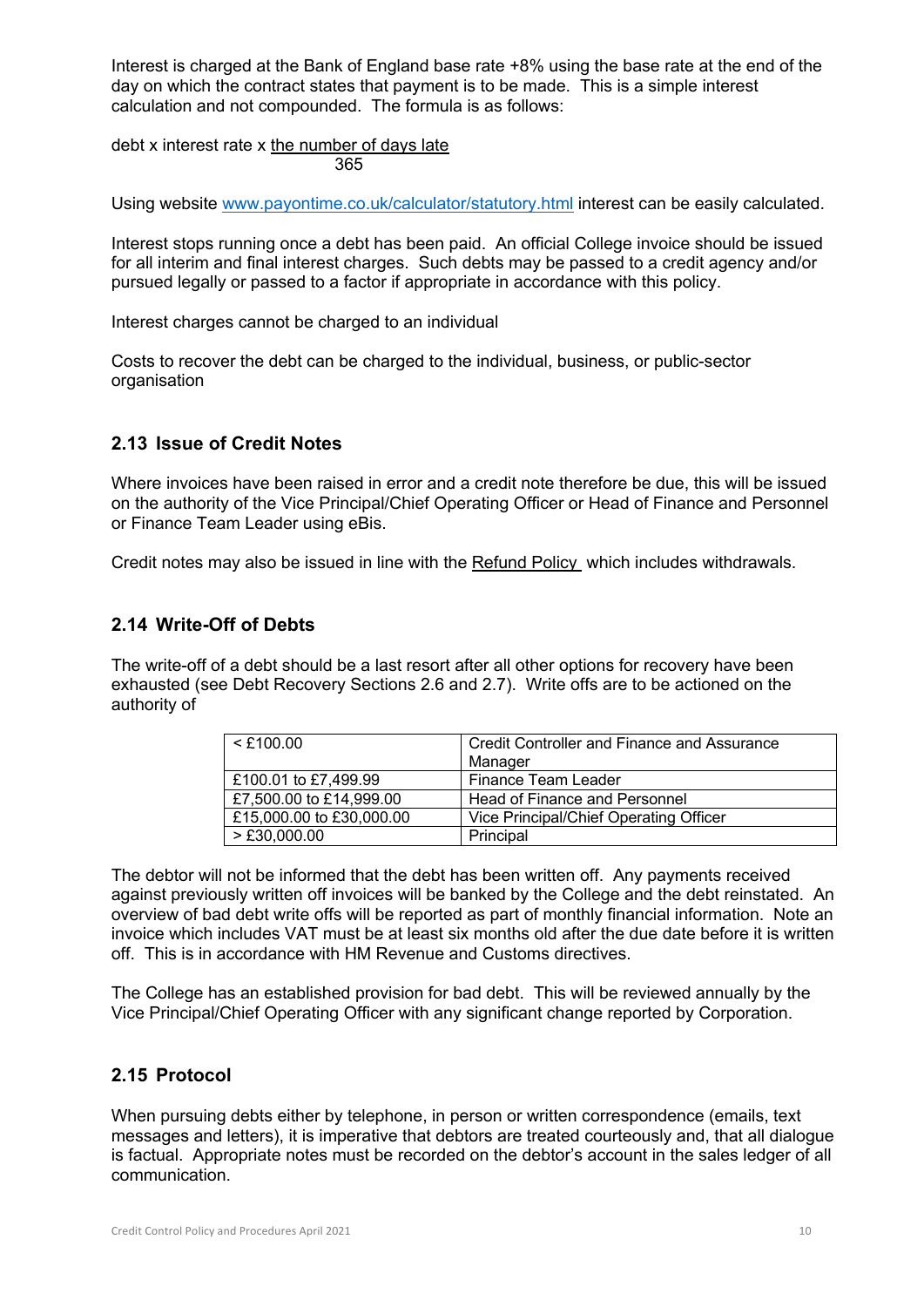### **2.16 Provision of Further Goods and Services**

Budget holders and others concerned with the generation of income should be informed when debts become bad. Further goods and services should not be supplied to bad debtors unless there are extenuating circumstances and, approval is given by the Vice Principal/Chief Operating Officer or Head of Finance and Personnel.

Students who have debts to the College or who have had previous bad debts written off are flagged on the enrolment system as refer to finance, so the College is aware of previous bad debt history. This shall apply to course fee debts greater than £100.00.

The Credit Controller must inform budget holders of any problem debts, which they have originated. The budget holder must then exercise discretion as to whether any further goods/services are to be provided until the original debt is settled in full.

#### **2.17 Financial Conduct Authority**

The College is registered with the Financial Conduct Authority to be on the Financial Services Register and as such may offer instalments.

An annual return for the financial year (1 August to 31 July) must be made providing the number of instalments made, value and information regarding any arrears. The Finance and Assurance Manager will make the return.

#### **2.18 Review of Policy**

The Credit Control Policy and Procedures will be reviewed annually by the Vice Principal/Chief Operating Officer with any significant changes reported to the College Leadership Team and/or Corporation as appropriate.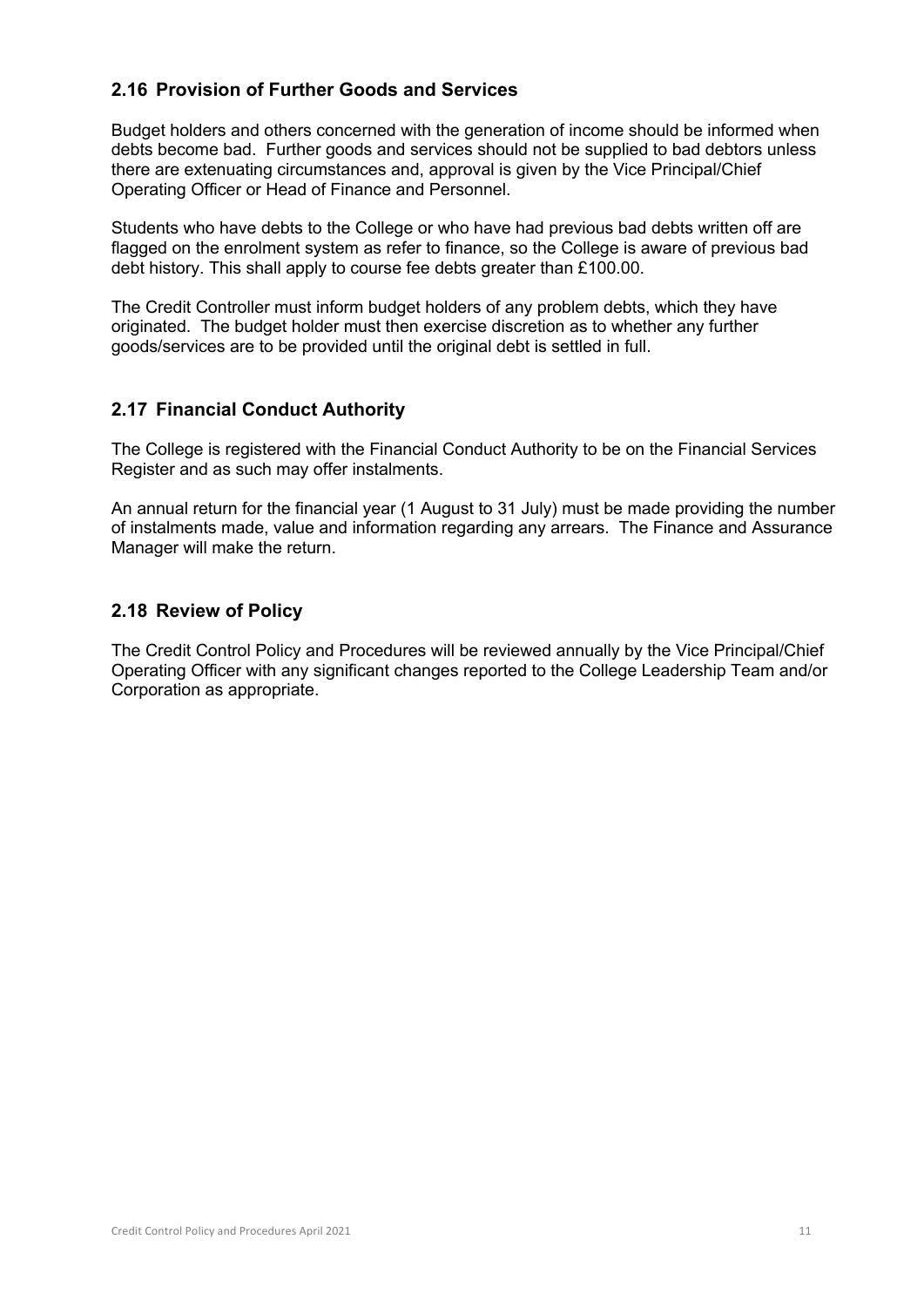# **3 Approved Credit Agencies and Factor Companies**

# **3.1 Credit Agencies**

| <b>Company Name</b>          | <b>Company Details</b>                                                                                | Charge                     | Consortia |
|------------------------------|-------------------------------------------------------------------------------------------------------|----------------------------|-----------|
| <b>CCI legal Services</b>    | The CCI Centre<br>Snowdonia Business Park<br>Porthmadog<br>Gwynedd<br><b>LL48 6LD</b><br>01766 771840 | 10% of amount<br>recovered |           |
| <b>Oriel Collections Ltd</b> | 1st Floor<br><b>Regent House</b><br>65 Rodney Road<br>Cheltenham<br><b>GL50 1HX</b><br>01242 508635   | 10% of amount<br>recovered |           |

# **3.2 Factor Companies**

There are no approved factor companies at present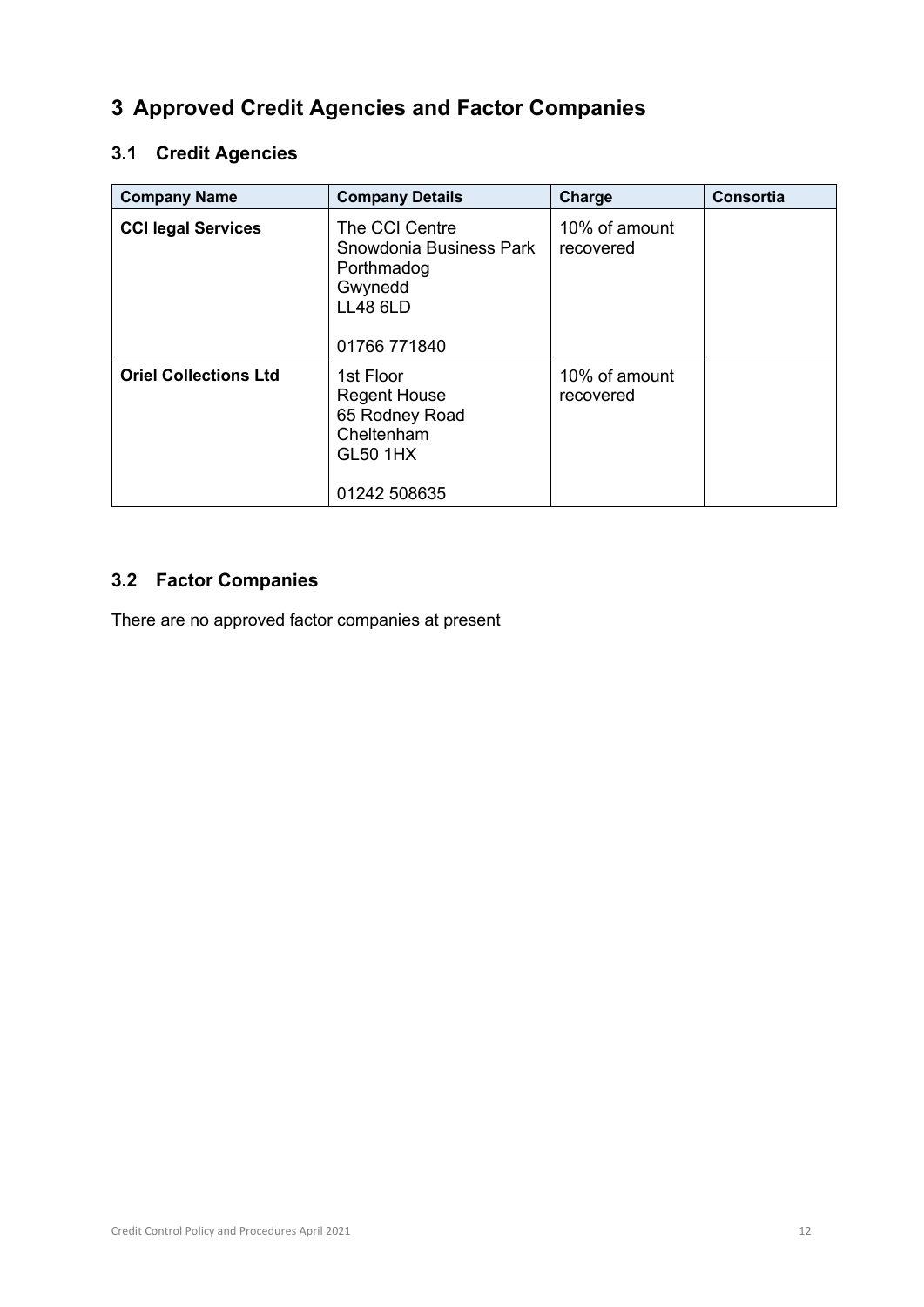# **4 REMINDER NOTICE**

05/02/19

**«Name»**

«Address1» «Address2» «Address3» «Address4» «Address5» «Postcode»

#### **Re: Account no. «Customer»**

#### **Overdue Balance «Outstanding\_Document\_Value»**

The balance on your account is now overdue.

Our credit terms are 30 days from date of invoice and your remittance in settlement is now overdue.

Please see outstanding invoice transaction below:

| <b>Date</b>        | <b>Invoice No</b> | <b>Outstanding Balance</b>                    | Due Date |
|--------------------|-------------------|-----------------------------------------------|----------|
| «Document<br>Date» | «Document»        | «Outstanding Document V   «Due Date»<br>alue» |          |

As such please forward full payment within 10 days. To make payment you can either pay in person at Student Services or Reception or by phone on 0121 602 7777 ext. 7531.

Or, in the event of any queries, please contact me on 0121 602 7777 extension 7531 or email invoices@halesowen.ac.uk as soon as possible.

If your payment has been sent recently, please disregard this letter and accept my apologies.

Yours sincerely

**Credit Control Team**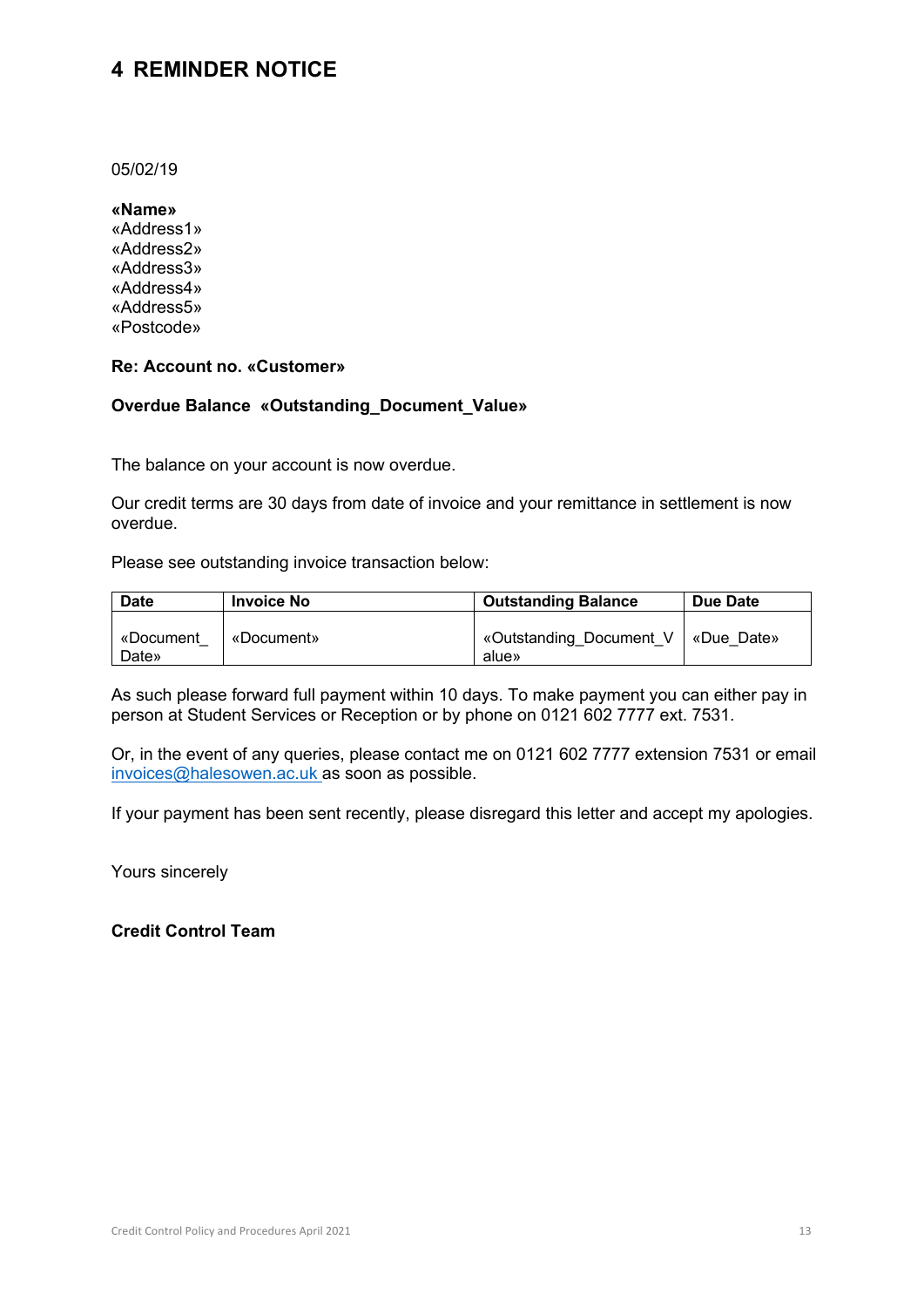# **5 FINAL NOTICE**

05/02/19

**«Name»** «Address1» «Address2» «Address3» «Address4» «Address5» «Postcode»

#### **Re: Account no. «Customer»**

#### **Overdue Balance «Outstanding\_Document\_Value»**

The balance on your account is now overdue.

Our credit terms are 30 days from date of invoice and your remittance in settlement is now overdue. As such please forward full payment within 10 days. To make payment you can either pay in person at Student Services or Reception or by phone on 0121 602 7777 ext. 7531.

Please see outstanding invoice transaction below:-

| <b>Date</b>        | <b>Invoice No</b> | <b>Outstanding Balance</b>                    | Due Date |
|--------------------|-------------------|-----------------------------------------------|----------|
| «Document<br>Date» | «Document»        | «Outstanding Document V   «Due Date»<br>alue» |          |

Failure to make payment shall result in the matter being referred for recovery to a credit collection agency or through the County Court. Such action may result in legal costs and interest also becoming payable.

If your payment has been sent recently, please disregard this letter and accept my apologies.

In the event of any queries, please contact me on 0121 602 7777 extension 7531 or email invoices@halesowen.ac.uk as soon as possible.

Yours sincerely,

#### **Credit Control Team**